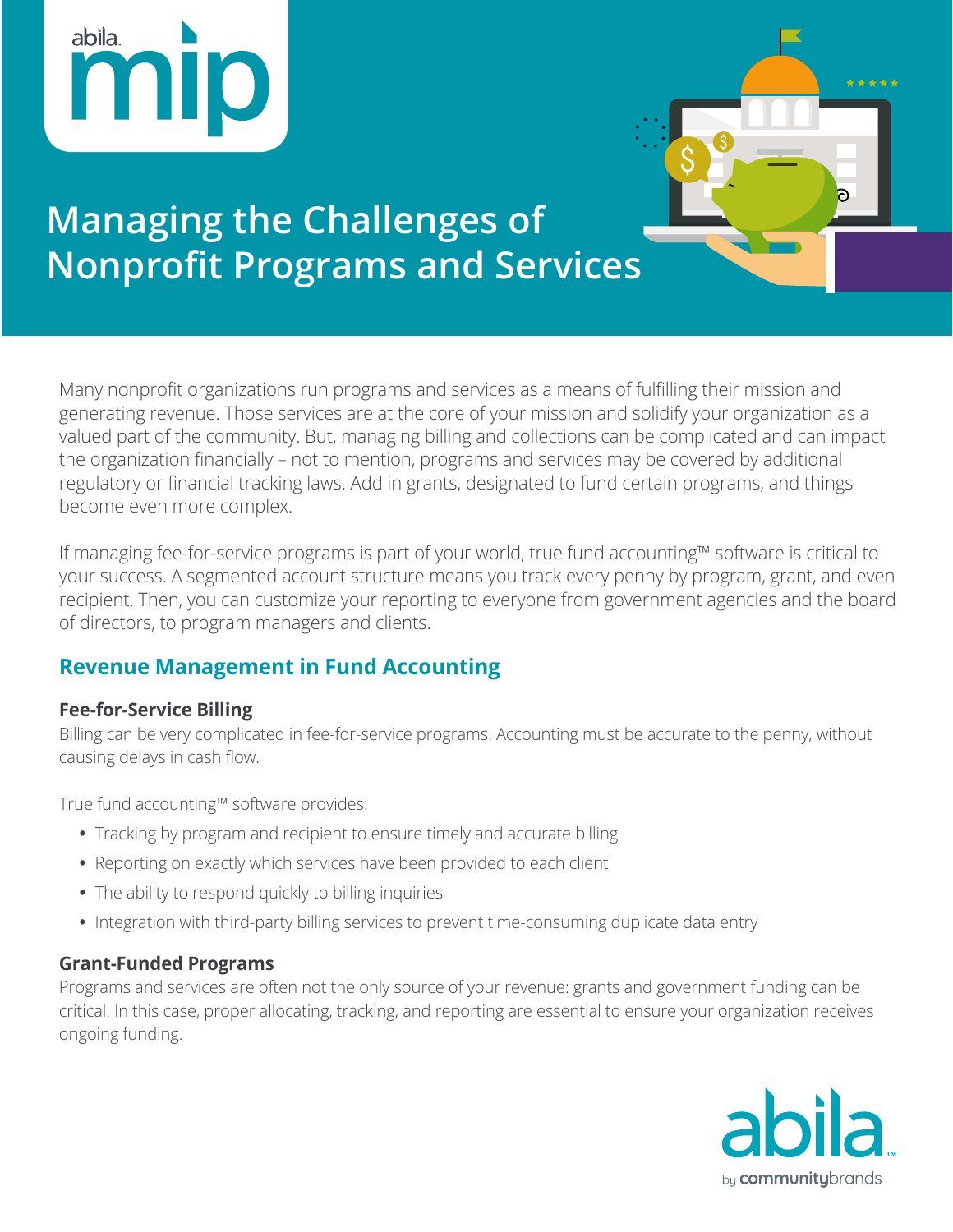True fund accounting™ solutions are designed specifically for grant management, helping accountants:

- **•** Create segments to allocate grant money across multiple programs and fiscal years, reflecting the way money is actually being spent
- **•** Track eligibility for services and dollars at the client and program levels
- **•** Use budget-to-actual reporting to ensure you're optimizing the funds allocated to each program and participant
- **•** Keep cash flow on track by ensuring that invoicing to programs is accurate

## **Expanding Your Mission**

The more programs and services your organization offers, the more complex your accounting becomes. New programs, billing sources, and even locations, trigger new reporting requirements. It's critical to have a solid financial system in place, to ensure the long-term viability of your nonprofit *before* you expand programs and services.

Keys to a strong accounting base for your nonprofit include:

- **•** Creating the structure and segments that reflect the way your organization really works no more exporting data and manipulating spreadsheets
- **•** Customizing reports to reflect what each stakeholder needs, from summaries to client-level detail
- **•** Budgeting for next year, knowing your history of strong compliance helps secure future funding

# **How Abila MIP Fund Accounting™ Can Help**

The chart below outlines the challenges and problems nonprofit organizations commonly face in accounting management. Browse the issues below and compare them to the issues you see everyday – they may not be problems you face now, but you need to ensure your accounting solution has the features and scalability to meet these challenges as you grow.

| <b>Your organization</b>                                                                                                                         | <b>Which means</b>                                                                                                                  | Abila MIP Fund Accounting™ solves these issues with                                                                                                                                                                                                                                                                                                                      |
|--------------------------------------------------------------------------------------------------------------------------------------------------|-------------------------------------------------------------------------------------------------------------------------------------|--------------------------------------------------------------------------------------------------------------------------------------------------------------------------------------------------------------------------------------------------------------------------------------------------------------------------------------------------------------------------|
| Has multiple types of<br>service offerings                                                                                                       | Volume and service<br>breadth is difficult to<br>track                                                                              | • Accounts Receivable Invoicing and Receipting - allowing you to<br>organize and keep track of all your service offerings<br>· Accounts Receivable Aging - providing insight into your past due<br>receivables and potential cash flow<br>· Bank Reconciliation - providing a control of cash activity at the<br>bank matching to that of the activity within accounting |
| Processes service revenue using<br>manual entry, collections,<br>third-party billing                                                             | Errors and billing<br>and reporting<br>challenges                                                                                   | Third-party billing support ensures single entry for billing, while still<br>linking that detail to the general ledger and having full receivable<br>reporting in MIP™                                                                                                                                                                                                   |
| Faces multiple issues in the<br>collection process, including<br>client service challenges, billing<br>accuracy, and poor collections<br>history | Downtime respond-<br>ing to clients, errors<br>that can disrupt or<br>harm your organiza-<br>tion, possible fund-<br>ing shortfalls | · Client record features providing tracking of any customer<br>information needed through standard or user-defined fields<br>· Accounts Receivable reporting and reminders to help you understand<br>the timeliness of your receivables, customer information, and history<br>in summary or detail                                                                       |
| Has trouble keeping clients up to<br>date on their outstanding activities                                                                        | Invoices often age<br>longer than they<br>otherwise would                                                                           | Customized customer statements, which can be emailed or printed<br>with preference selections to print-only statements, such as past due<br>or outstanding balance                                                                                                                                                                                                       |